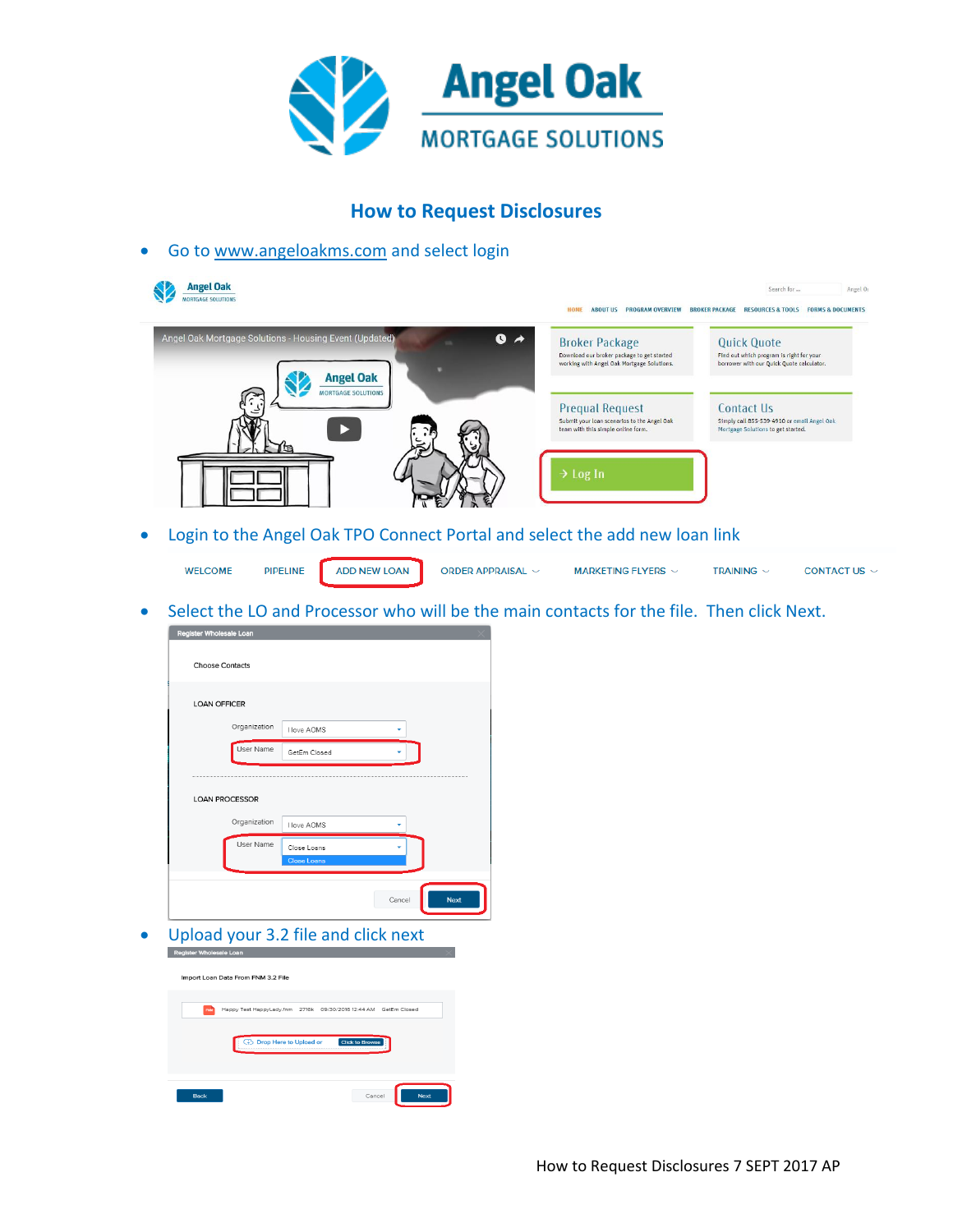

 Enter the Loan Application Date (which must be within two business days of the date you request disclosures). Enter the Estimated Closing Date then click the Register button.

| <b>E LOAN SUMMARY</b>                                                  |                                                                       |                   |                               |                                |
|------------------------------------------------------------------------|-----------------------------------------------------------------------|-------------------|-------------------------------|--------------------------------|
| 圓 1003                                                                 | 1003 / Loan Information<br>Select Borrower Pair                       |                   |                               |                                |
| Loan Info                                                              | (1) Heppy Test HeppyLedy                                              | Edit              |                               | Next                           |
| <b>Borrower Info</b>                                                   |                                                                       |                   |                               |                                |
| <b>Employer History</b>                                                | The income / assets of a person other than the Borrower will be used. |                   |                               |                                |
| Income & Expenses                                                      | The income / assets of the Borrower's spouse will not be used.        |                   |                               |                                |
| <b>Assets &amp; Liabilities</b>                                        |                                                                       |                   |                               |                                |
| <b>Transaction Details</b>                                             | I. Types of Mortgage and Terms of Loan                                |                   |                               |                                |
| Declarations & Gov Monitoring                                          |                                                                       |                   |                               |                                |
| <b>Comments</b>                                                        | Base Loan Amount                                                      | \$150,000.00      | <b>Interest Rate</b>          |                                |
| $\fbox{\parbox{3.5cm}{${\cal P}~{\sf RODUCT~PRICING~\&}\\ {\sf Lock}}$ | Lien Position                                                         | First             | <b>Prepayment Penalty</b>     |                                |
| <b>DOCUMENTS</b>                                                       | Loan Type                                                             | Conventional      | MI Coverage                   |                                |
| <b>ONDITIONS</b>                                                       | Lender Case Number                                                    | 801609097189      | MI Months                     |                                |
| S FEES                                                                 | Amortization Term Months                                              | 360               |                               | Lender Paid Mortgage Insurance |
|                                                                        | Due In                                                                | 360               | <b>Impound Waiver</b>         | Select One<br>٠                |
| <b>LOAN ACTIONS</b>                                                    | Interest Only                                                         |                   | Documentation Type            | (F) Full Documentation         |
| <b>Import Additional Data</b>                                          | Amortization Type                                                     | <b>Fixed Rate</b> | <b>Application Date</b>       | □ 09/07/2017                   |
| Order / Reissue Credit                                                 |                                                                       |                   | <b>Estimated Closing Date</b> | ■ 10/06/2017                   |
| Order DU                                                               |                                                                       |                   |                               |                                |
| Order LPA                                                              |                                                                       |                   |                               |                                |
| <b>Disclosures</b>                                                     | Il Draparty Information and Durageo of Loan                           |                   |                               |                                |

 Go to the Loan Actions section and click on the Disclosures action. Correct any warnings on the loan then click the Ready to Disclose button.

| <b>E LOAN SUMMARY</b>                                                             | <b>O</b> Warning                                                                                                    |        |                                                   |        |
|-----------------------------------------------------------------------------------|---------------------------------------------------------------------------------------------------------------------|--------|---------------------------------------------------|--------|
| 圓 1003                                                                            | You are unable to perform this action because of the following reasons:<br>Subject Property County is not specified |        |                                                   |        |
| Loan Info<br><b>Borrower Info</b><br><b>Employer History</b><br>Income & Expenses | <b>Disclosures</b>                                                                                                  |        |                                                   |        |
| <b>Assets &amp; Liabilities</b><br><b>Transaction Details</b>                     | <b>Disclosure Status</b>                                                                                            |        |                                                   |        |
| <b>Declarations &amp; Gov Monitoring</b><br>Comments                              | Ready to Disclose Date<br><b>Application Date</b><br>09/07/2017<br>$\sim$                                           |        | Completed By<br>$\sim$                            |        |
| <b>E</b> PRODUCT PRICING &                                                        | Borrower Information                                                                                                |        |                                                   |        |
| <b>E</b> DOCUMENTS                                                                | Select Borrower Pair                                                                                                |        |                                                   |        |
| <b>&amp; CONDITIONS</b>                                                           | (1) Heppy Test HeppyLedy<br>$\overline{\phantom{a}}$                                                                |        |                                                   |        |
| $S$ FEES                                                                          | Borrower                                                                                                            |        | Co-Borrower                                       |        |
| <b>LOAN ACTIONS</b>                                                               | Borrower First Name Happy<br>Borrower Middle Name                                                                   |        | Co-Borrower First Name<br>Co-Borrower Middle Name |        |
| <b>Import Additional Data</b><br><b>Order / Reissue Credit</b>                    | Borrower Last Name   Test HappyLady                                                                                 | Suffix | Co-Borrower Last Name                             | Suffix |
| <b>Disclosures</b>                                                                | Cell Phone Number                                                                                                   |        | Cell Phone Number                                 |        |

## Confirm you wish to request disclosures by clicking Continue.

| By clicking "Ready to Disclose", you<br>are indicating that the loan data<br>necessary to disclose has been<br>provided. |        |          |  |
|--------------------------------------------------------------------------------------------------------------------------|--------|----------|--|
|                                                                                                                          | Cancel | Continue |  |